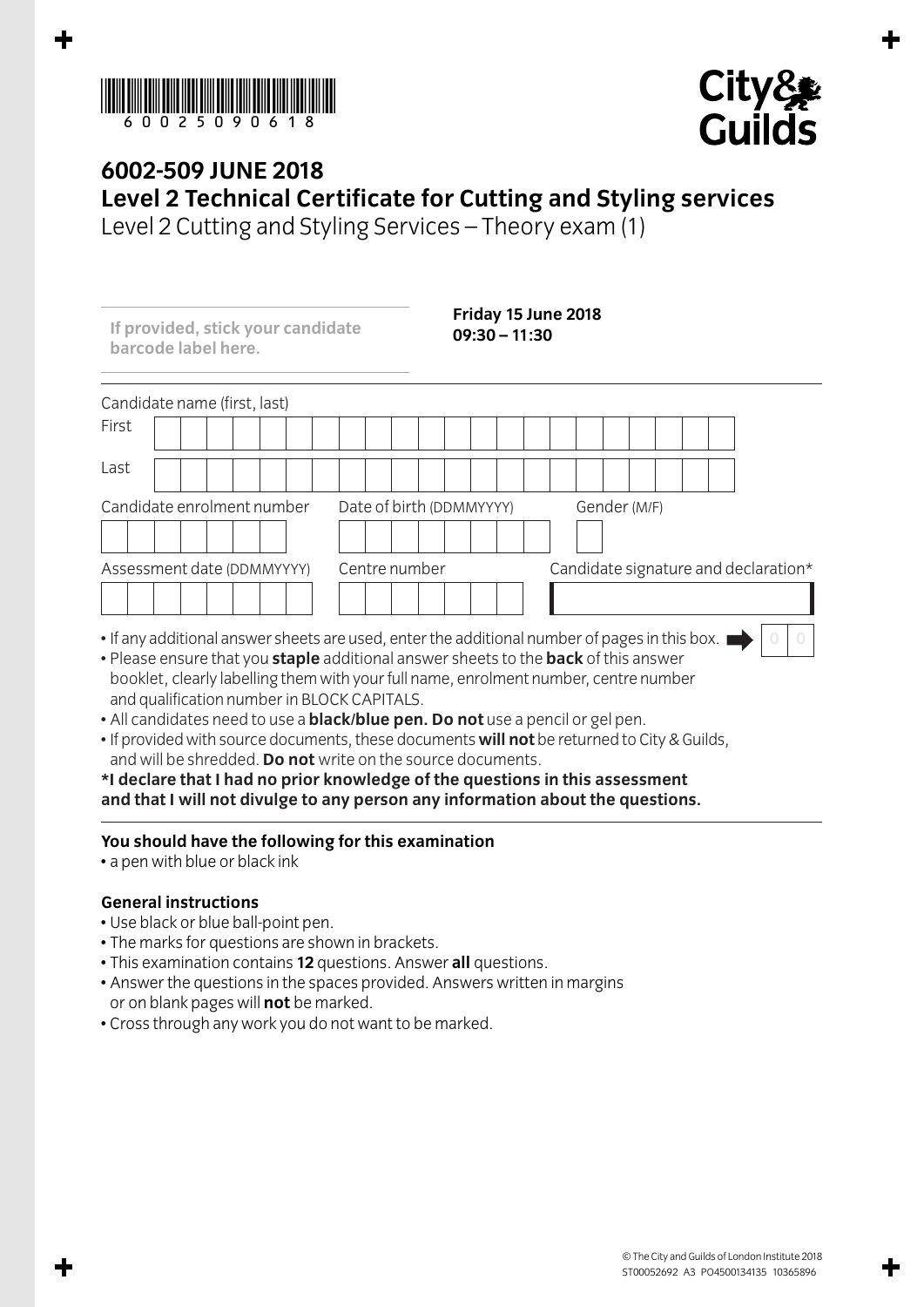|                | 6002-509     |                                                                                                                                                                                                                                                                                                                                                                         | 15 June 2018 |
|----------------|--------------|-------------------------------------------------------------------------------------------------------------------------------------------------------------------------------------------------------------------------------------------------------------------------------------------------------------------------------------------------------------------------|--------------|
| 1              | a)           | List the checks that should be conducted before using electrical equipment<br>in a salon.<br>and the control of the control of the control of the control of the control of the control of the control of the<br><u> 1989 - Johann Stoff, amerikansk politiker (* 1908)</u>                                                                                             | (4 marks)    |
|                | b)           | and the control of the control of the control of the control of the control of the control of the control of the<br>State the procedures to follow when faulty electrical equipment has<br>been identified.                                                                                                                                                             | (1 mark)     |
| $\overline{2}$ | $\mathsf{i}$ | Describe how the following characteristics can impact a cut and blow dry service.<br>Density.<br><u> 1989 - Johann Stoff, amerikansk politiker (* 1908)</u>                                                                                                                                                                                                             | (3 marks)    |
|                |              |                                                                                                                                                                                                                                                                                                                                                                         |              |
|                |              | <u> 1989 - Johann Stoff, deutscher Stoff, der Stoff, der Stoff, der Stoff, der Stoff, der Stoff, der Stoff, der S</u><br><u> 1989 - Johann Stoff, deutscher Stoff, der Stoff, der Stoff, der Stoff, der Stoff, der Stoff, der Stoff, der S</u><br><u> 1980 - Andrea Station Barbara, actor a component de la componentación de la componentación de la componentaci</u> |              |
|                |              |                                                                                                                                                                                                                                                                                                                                                                         |              |
|                | ii)          | Elasticity.                                                                                                                                                                                                                                                                                                                                                             | (3 marks)    |
|                |              |                                                                                                                                                                                                                                                                                                                                                                         |              |
|                |              |                                                                                                                                                                                                                                                                                                                                                                         |              |
|                |              |                                                                                                                                                                                                                                                                                                                                                                         |              |
|                |              |                                                                                                                                                                                                                                                                                                                                                                         |              |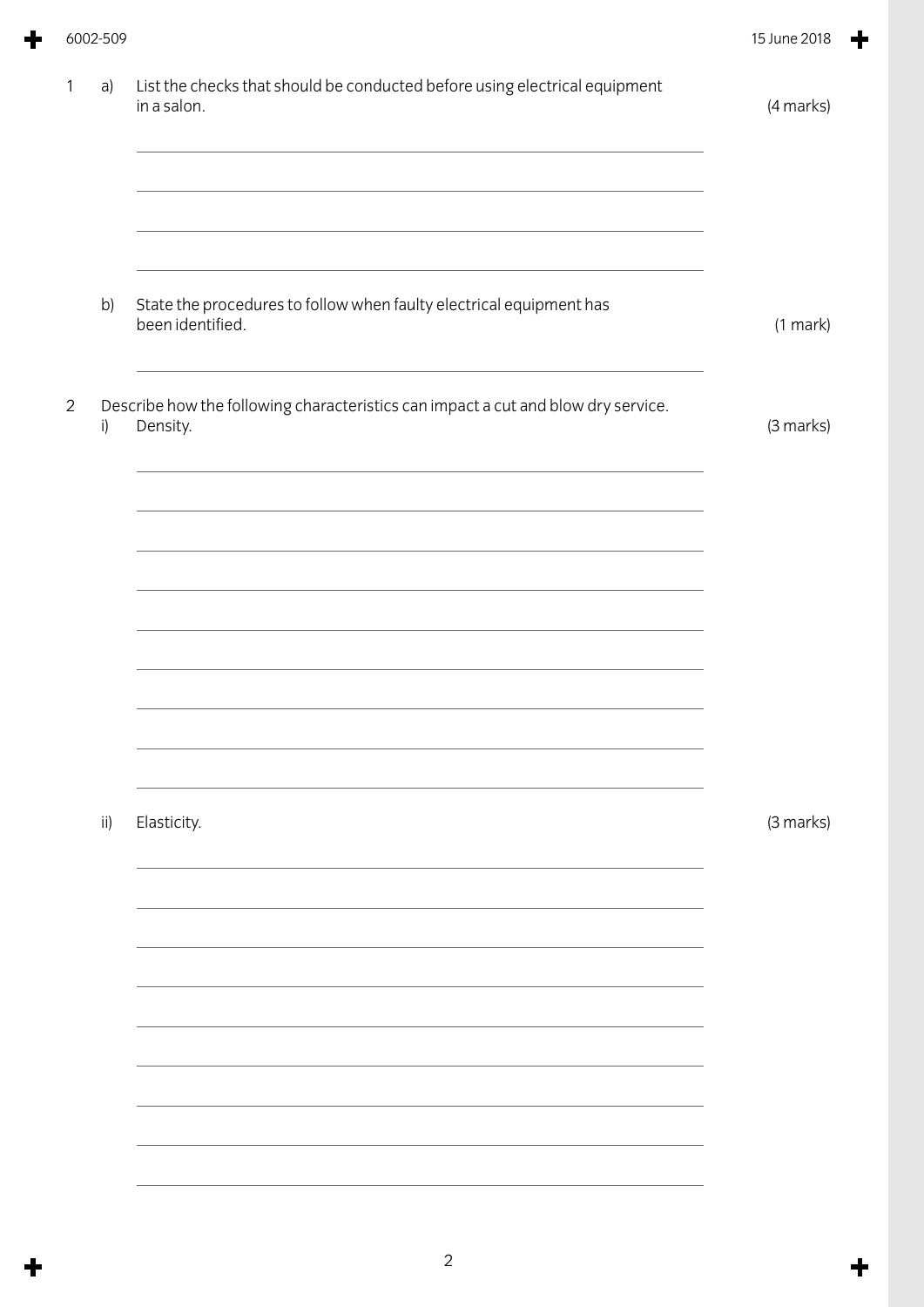|    |                                                                                                    | 15 June 2018                                                                                             |
|----|----------------------------------------------------------------------------------------------------|----------------------------------------------------------------------------------------------------------|
| a) | Describe how to give a positive impression to your clients using body language.                    | (2 marks)                                                                                                |
| b) | State one other communication technique.                                                           | $(1$ mark $)$                                                                                            |
| a) | State two regulations that must be followed when promoting products and<br>services in a salon.    | (2 marks)                                                                                                |
| b) | Describe the importance of agreeing services and products with the client prior<br>to the service. | (3 marks)                                                                                                |
|    |                                                                                                    |                                                                                                          |
|    |                                                                                                    |                                                                                                          |
|    |                                                                                                    | 6002-509<br>Communicating professionally with clients and colleagues in a working salon<br>is important. |

 $\div$ 

 $\ddot{\phantom{1}}$ 

 $\ddot{\phantom{1}}$ 

۰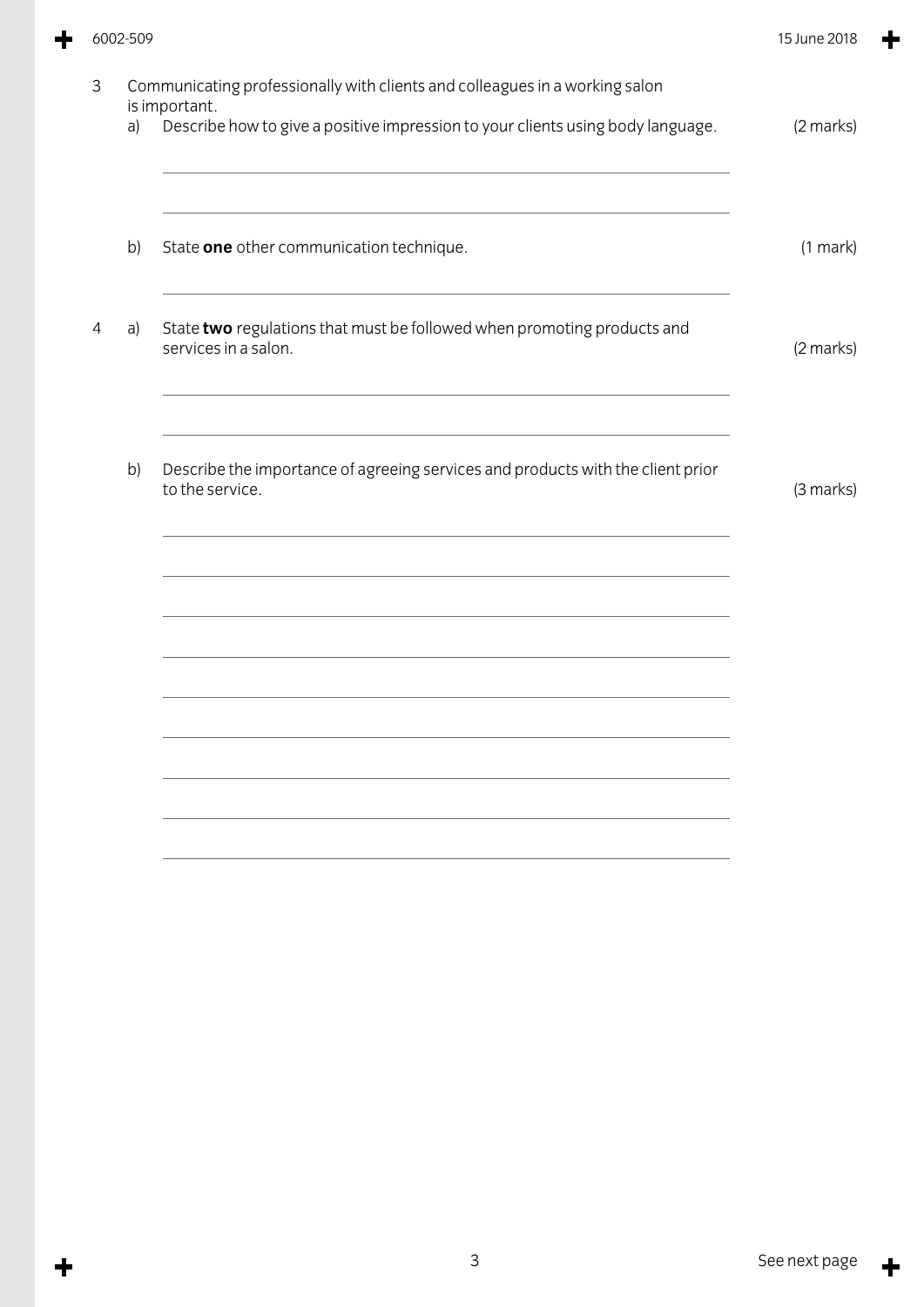| a) | Caroline has long, type 3 curly hair. She uses straighteners daily to style her hair.<br>What shampoo massage technique is best suited for this hair? | (1 mark)  |
|----|-------------------------------------------------------------------------------------------------------------------------------------------------------|-----------|
| b) | Describe the conditioning massage techniques that should be used on this hair.                                                                        | (2 marks) |
|    |                                                                                                                                                       |           |
|    |                                                                                                                                                       |           |
|    |                                                                                                                                                       |           |
|    | State the scientific principles of how shampoo and water act together to cleanse<br>the hair.                                                         | (4 marks) |
|    | and the control of the control of the control of the control of the control of the control of the control of the                                      |           |
|    |                                                                                                                                                       |           |
|    | Describe how the shampoo service can be adapted to meet the needs of the client.                                                                      |           |
|    |                                                                                                                                                       |           |
|    |                                                                                                                                                       |           |
|    |                                                                                                                                                       | (2 marks) |

 $\ddot{\textbf{r}}$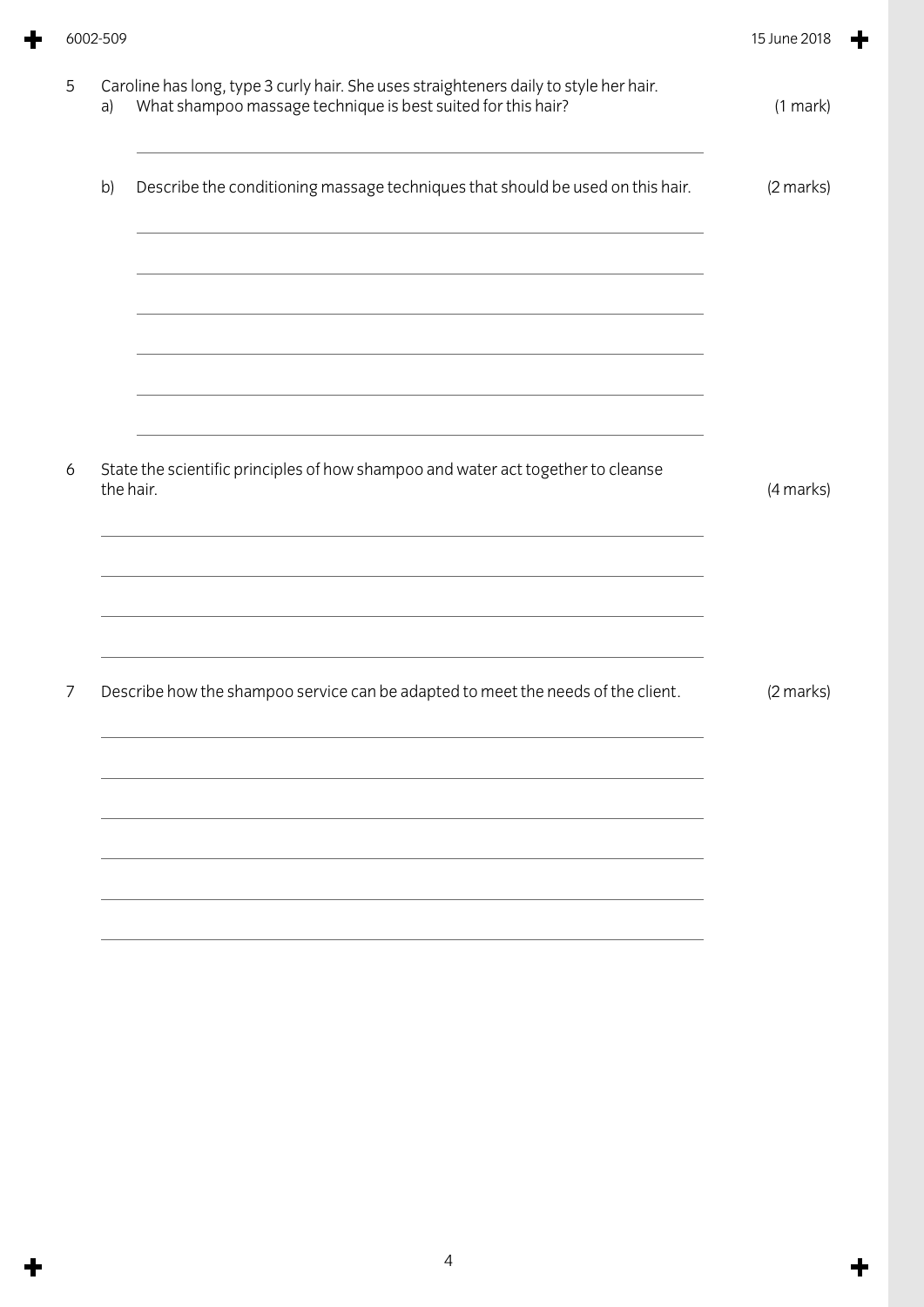$\ddagger$ 

╋

| a) | style with a fringe.<br>State the importance of following guidelines when cutting hair. | (2 marks) |
|----|-----------------------------------------------------------------------------------------|-----------|
| b) | Describe how to maintain even tension throughout a cutting service.                     | (2 marks) |
|    |                                                                                         |           |
| C) | State two cutting techniques that would be used to create this look.                    | (2 marks) |
| a) | Describe how hair should be prepared for razor cutting.                                 | (2 marks) |
|    |                                                                                         |           |
| b) | State three checks that should be carried out during a cutting service.                 | (3 marks) |
|    |                                                                                         |           |

 $\ddot{\phantom{1}}$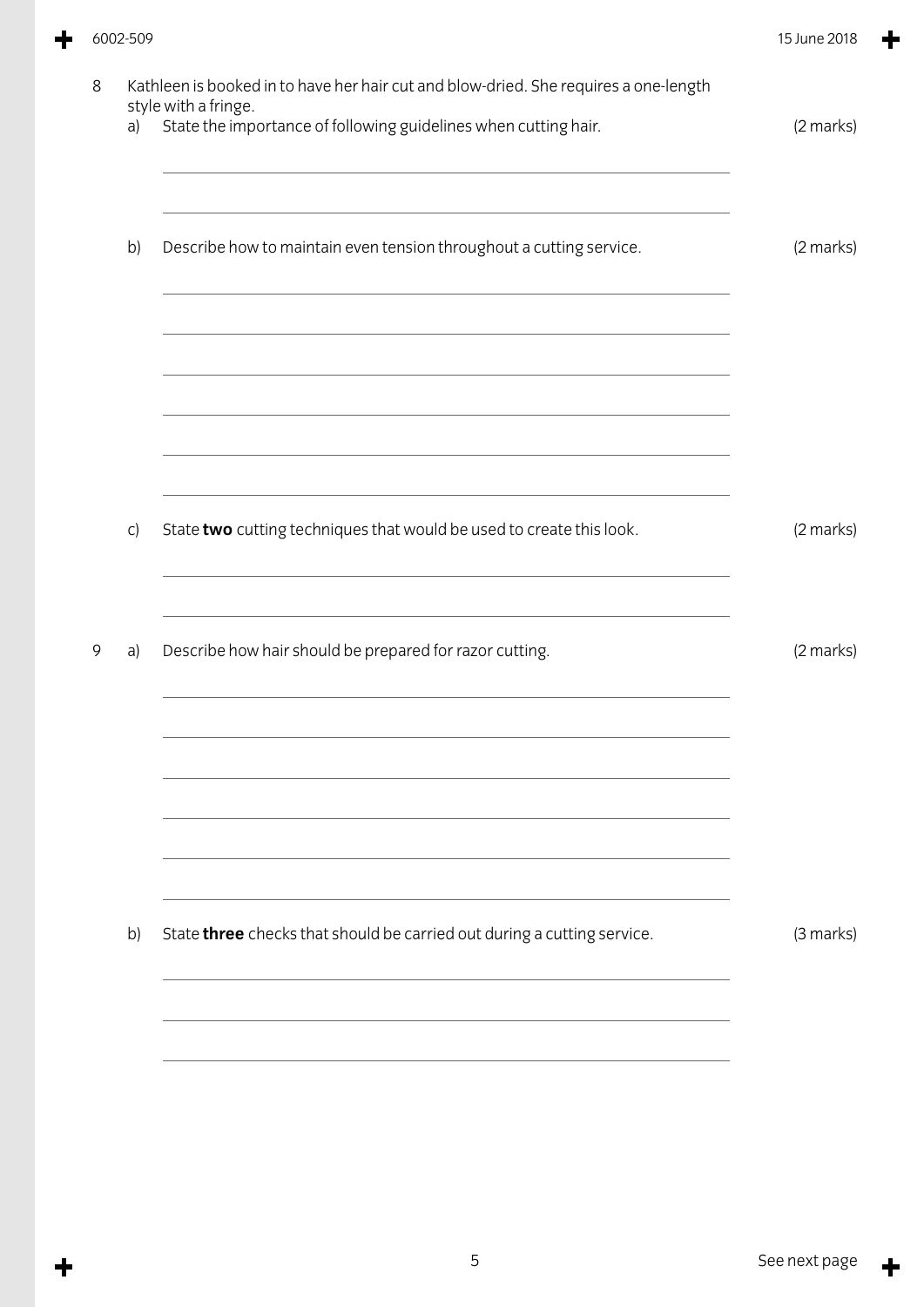|    | 6002-509     |                                                                                                                       | 15 June 2018 |
|----|--------------|-----------------------------------------------------------------------------------------------------------------------|--------------|
| 10 | a)           | Describe the importance of allowing the hair to cool prior to finishing.                                              | (2 marks)    |
|    | b)           | <u> 1989 - Johann Stoff, amerikansk politiker (d. 1989)</u><br>Describe how humidity affects blow-dried hair.         | (2 marks)    |
|    |              | <u> 1989 - Johann Stoff, deutscher Stoff, der Stoff, der Stoff, der Stoff, der Stoff, der Stoff, der Stoff, der S</u> |              |
|    |              |                                                                                                                       |              |
|    | $\mathsf{C}$ | State the effect that heat protectors have on the hair structure.                                                     | (1 mark)     |
| 11 | a)           | Describe how setting lotion works on the hair when styling.                                                           | (2 marks)    |
|    |              |                                                                                                                       |              |
|    |              |                                                                                                                       |              |
|    | b)           | State two methods of finger-drying hair.                                                                              | (2 marks)    |

╋

 $\ddot{\textbf{r}}$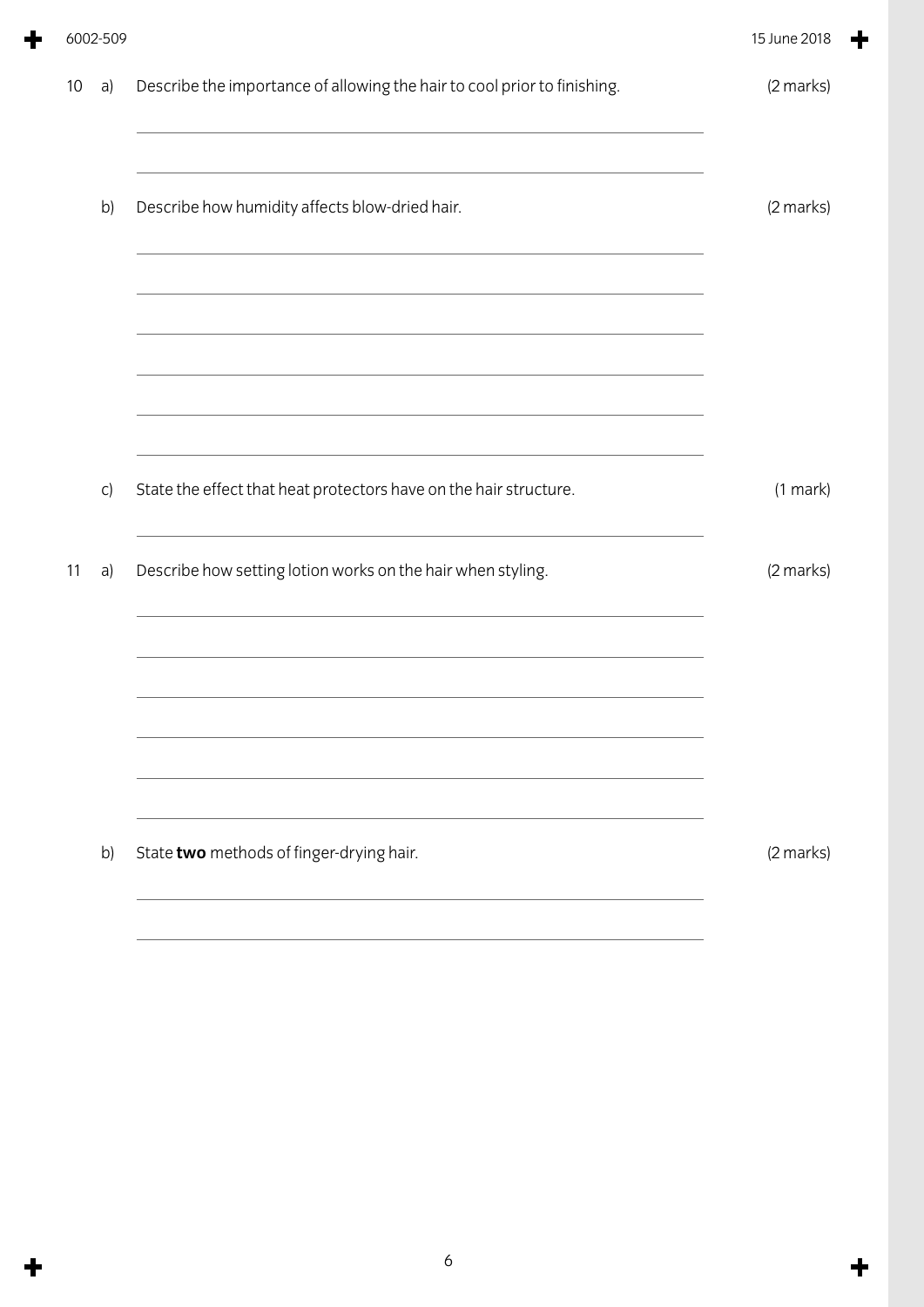12 Sarah has type 3, below shoulder, one-length hair, that she would like layered in order to reduce the volume and weight. She has a cowlick at the front hairline and her hair is dry. Her appointment is for a cut and blow dry, she has brought in the image below of the look required.



Discuss the considerations to take when achieving this style. (12 marks)